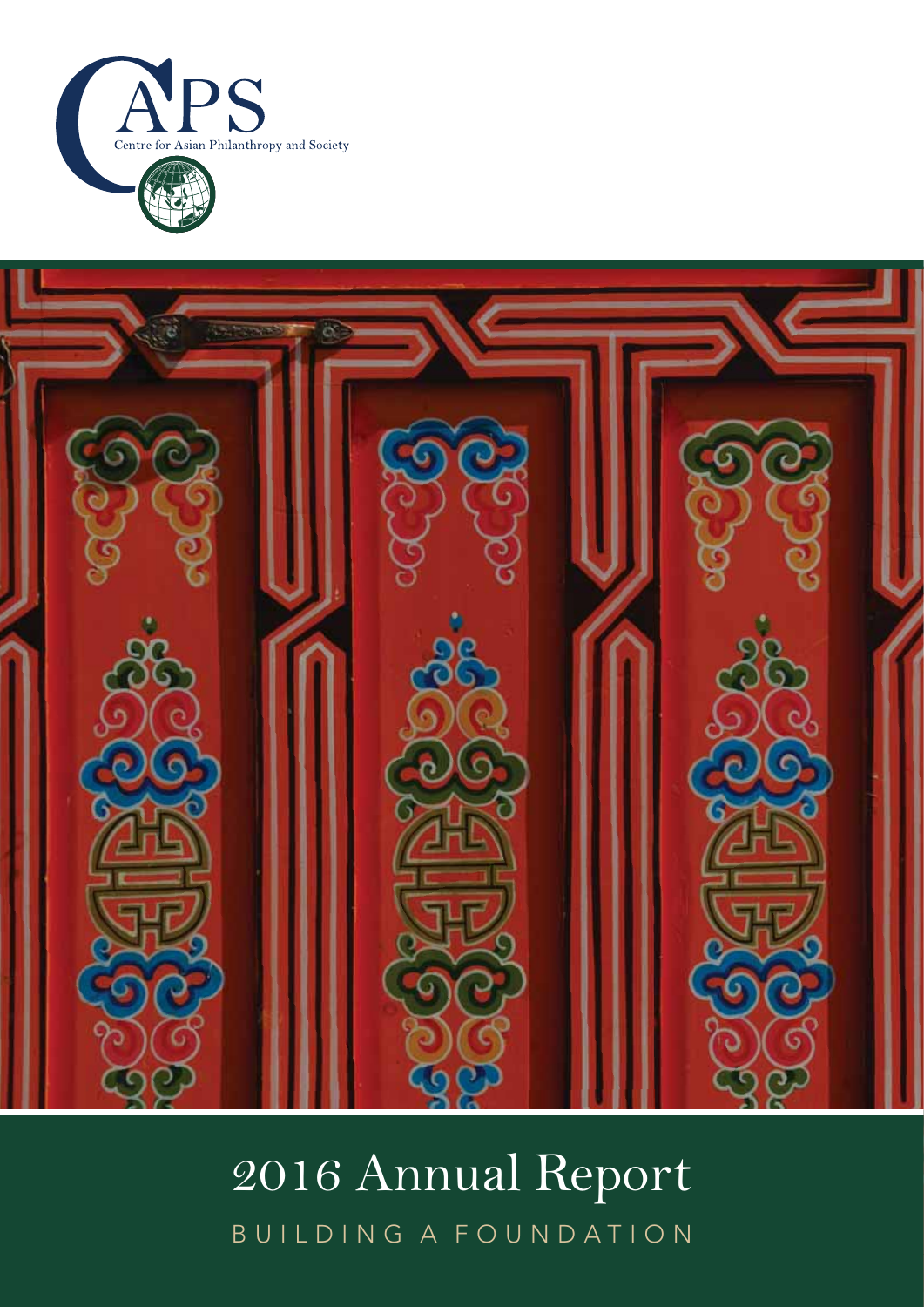

Copyright © 2017 The Centre for Asian Philanthropy and Society All rights reserved

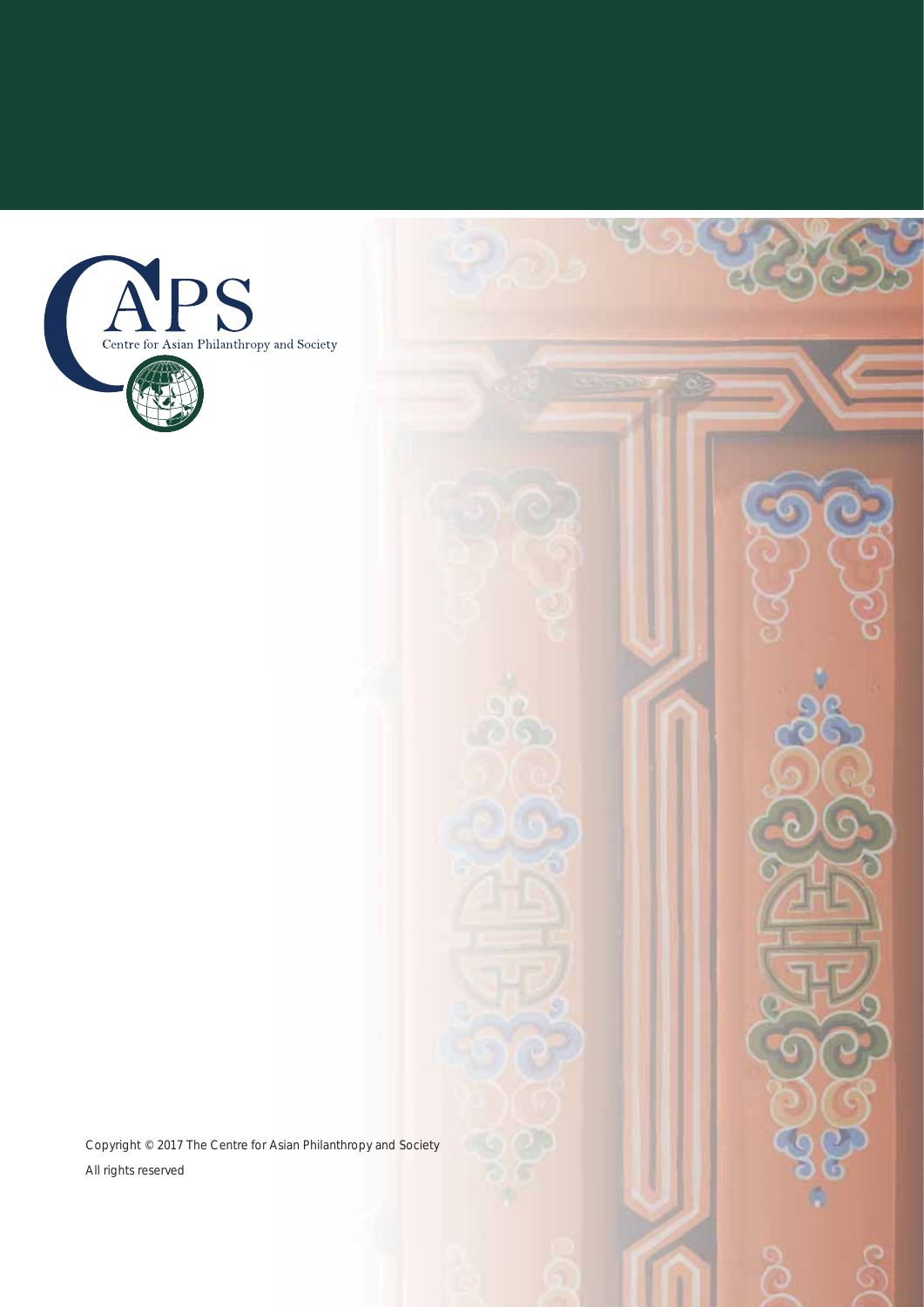

### CONTENTS

| Message from our Founder and Chief Executive3 |
|-----------------------------------------------|
|                                               |
|                                               |
|                                               |
|                                               |
|                                               |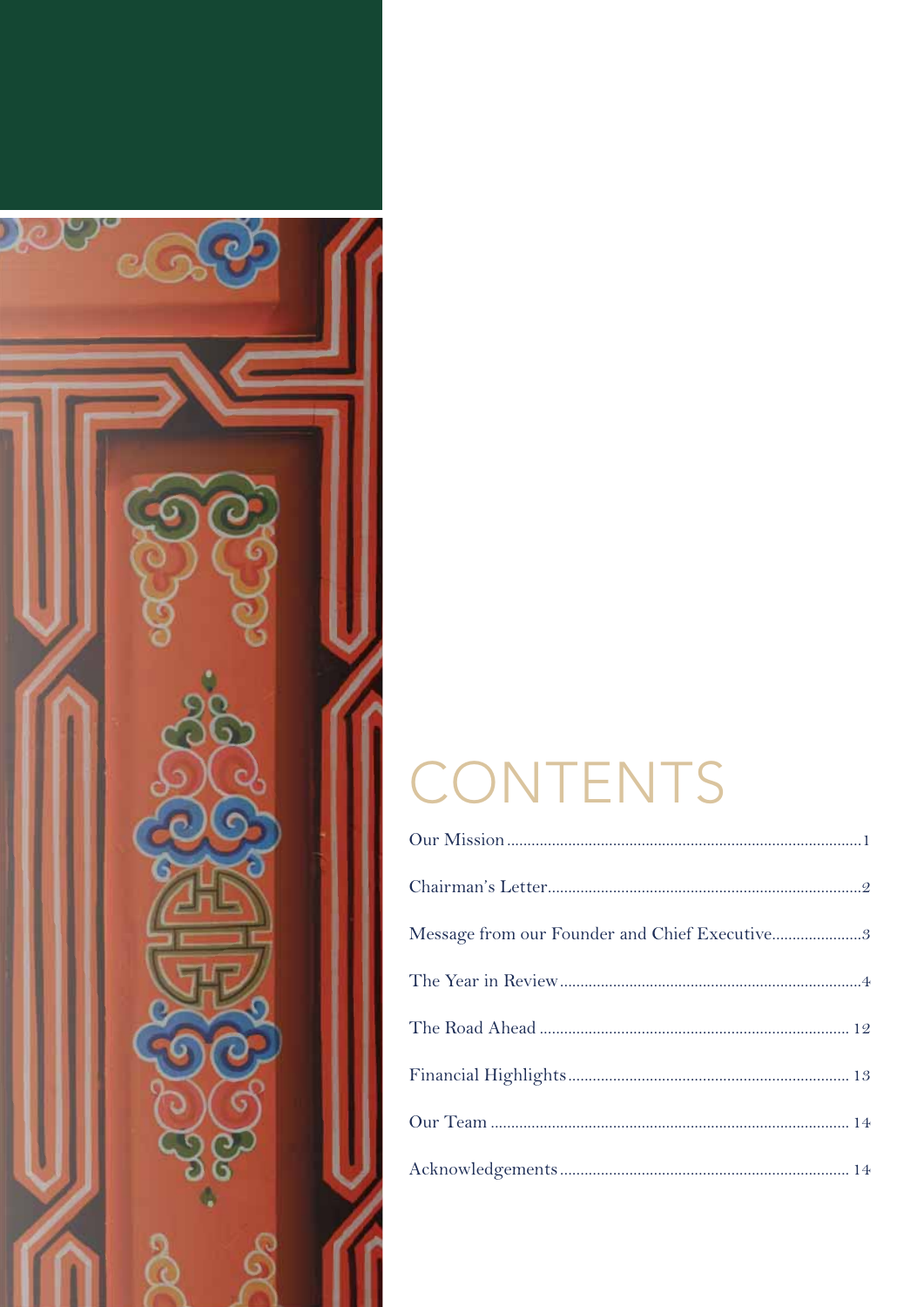



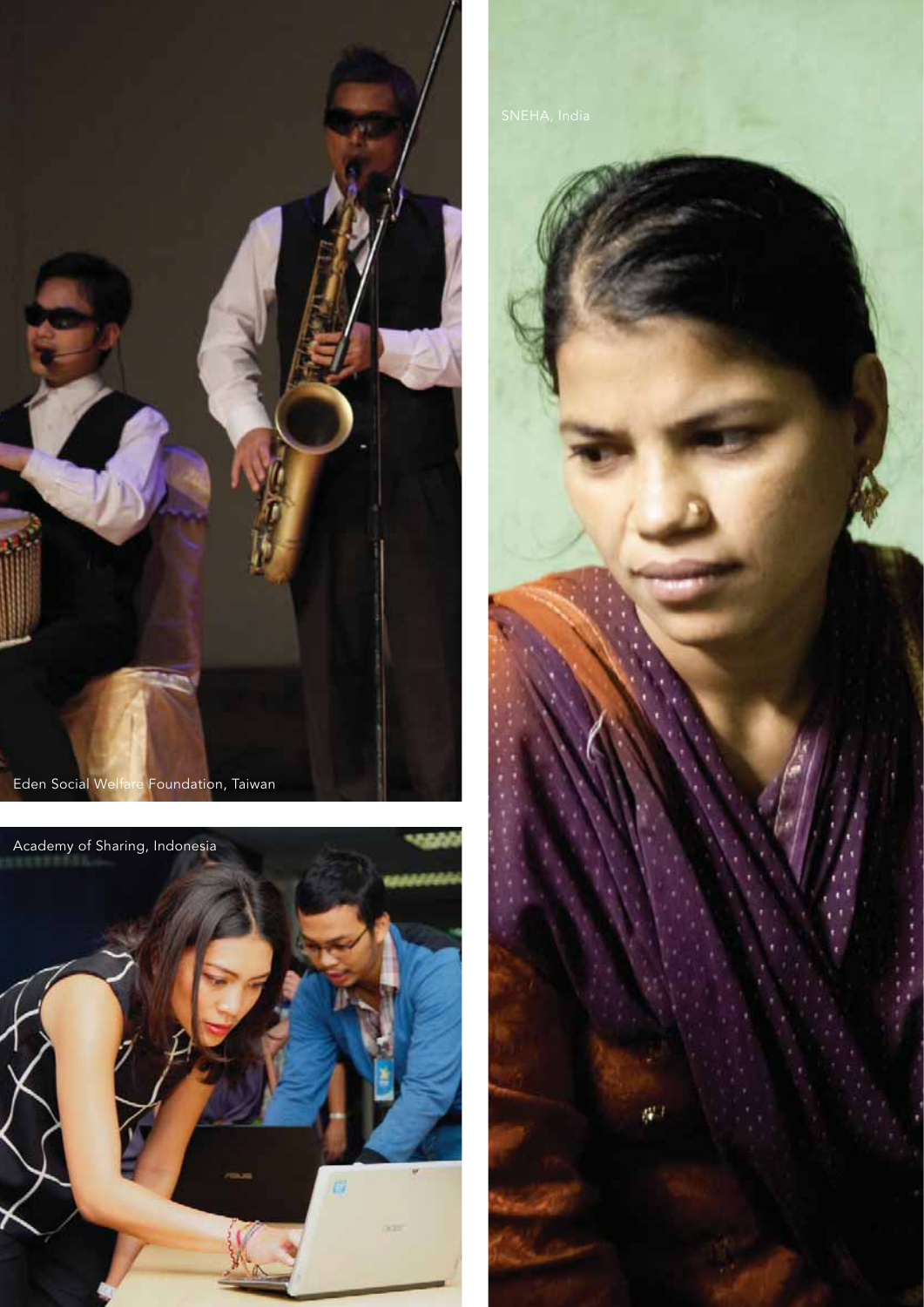## OUR MISSION



TreePlanet, South Korea

itizen engagement takes place<br>
on both the supply and deman-<br>
side of social delivery activitie<br>
On the supply side, individuals<br>
and corporations are embracing the on both the supply and demand side of social delivery activities. On the supply side, individuals provision of resources like philanthropy and volunteerism. On the demand side, more and more people are providing their time and skills as evidenced by the rise of non-profit organizations throughout Asia and certainly in China. Increased citizen engagement is a very positive and constructive trend.

The Centre for Asian Philanthropy and Society (CAPS), a registered Hong Kong charity, is seeking to harness these trends

and through research, increased awareness, policy discourse and role modelling, act as force multiplier for constructive and accountable citizen engagement. By conducting our own practice and policy research and offering advisory services across Asia, CAPS seeks to understand and disseminate best practices for philanthropic investments, policy and regulations and, by extension, for social delivery organizations in Asia.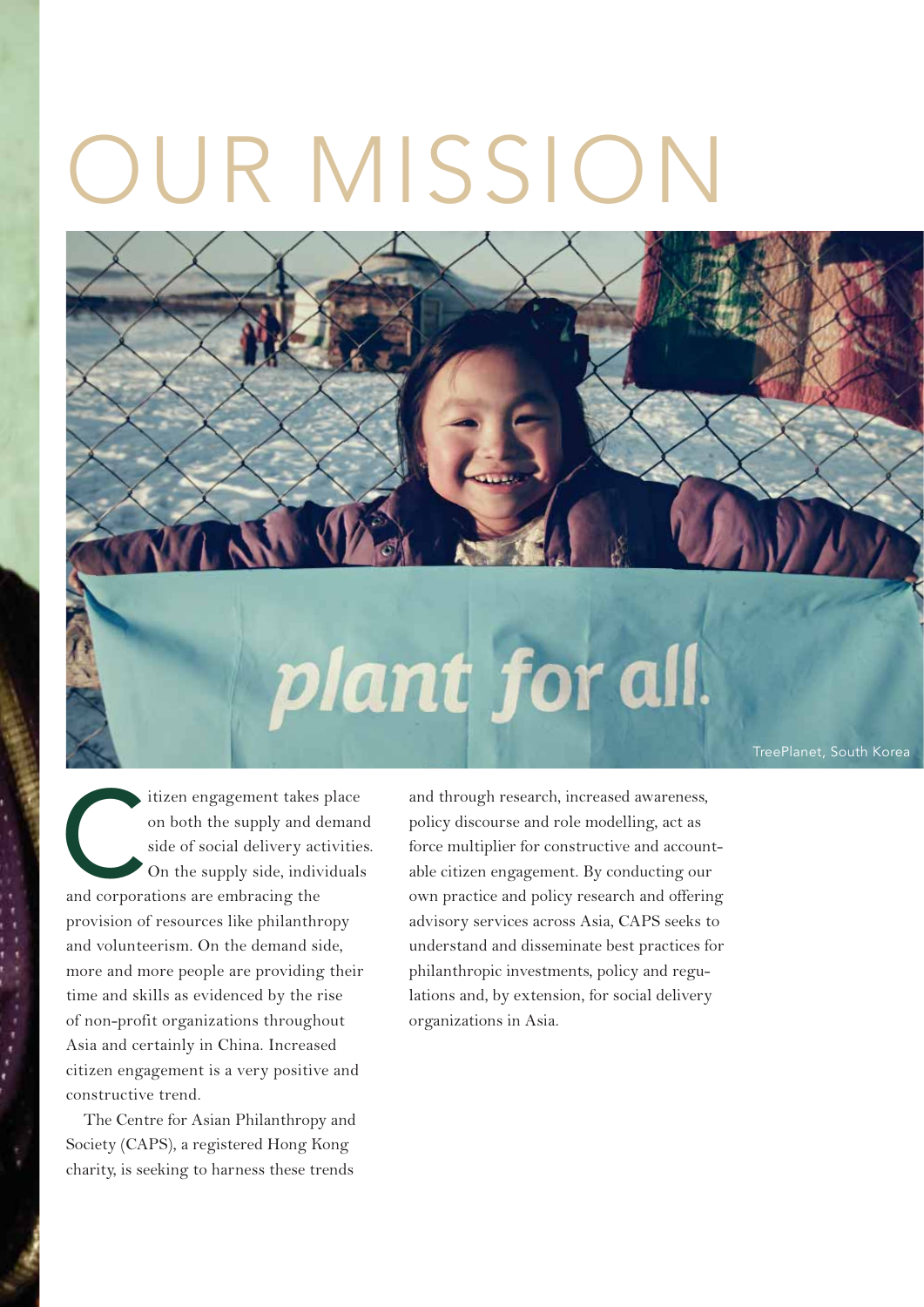## CHAIRMAN' LETTER



he year<br>
2016 has<br>
been a<br>
pivotal<br>
one in the short hishe year 2016 has been a pivotal

tory of the Centre for Asian Philanthropy and Society. We began our efforts with a desire to map out and under-

stand the privately funded social investment ecosystem in Asia. By collaborating with philanthropists and partner organizations in eleven economies to carry out our case study project, we learned a great deal.

Our study shows that although philanthropy is on the rise in Asia, its impact is being hampered by a widespread "trust deficit" in place throughout the region. We see as one of our core objectives to work on knowledge, systems and practices which address this deficit. Relationships, harmony and trust are greatly valued in Asia. We need to deal with the impediments to building and maintaining that trust so that our collective good-will, good hearts and good intentions can best be realized.

We also learned that innovation and increased efforts are taking place both on the philanthropy side and among the organizations and enterprises which receive philanthropic support. More and more individuals and companies are engaged in

philanthropy. New types of social investment such as "impact investing", "shared value" and "giving circles" are expanding.

Knowing what "works" when it comes to the charitable sector in Asia is the primary objective of CAPS. Shining a light on what works well is one way to address the trust deficit. CAPS will continue with our goal of researching effective models and strategies so that donors can achieve improved results with their philanthropic investments.

We entered 2017 with great momentum and ambitious goals. I am heartened by the progress we are making.

RonnielC. Chan Chairman

**2 | Centre for Asian Philanthropy and Society**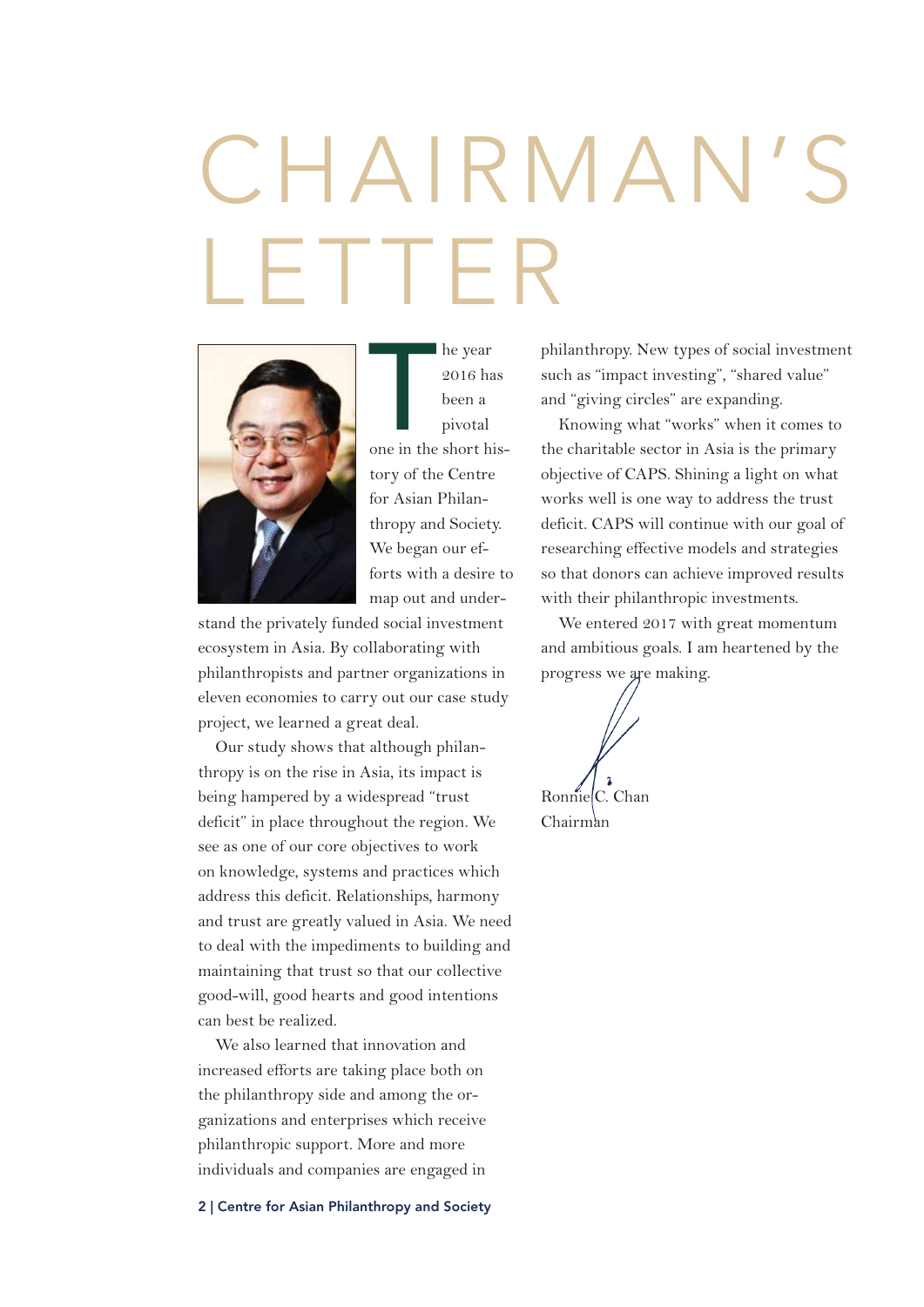#### **MESSAGE FROM OUR FOUNDER AND CHIEF EXECUTIVE**



APS'<br>
mis-<br>
sion t<br>
increa mission to increase quality of social investment in Asia is bold and timely. Asia continues to be the world's economic bright spot.

While economic growth continues, there are still many challenges. The heartening news is that unprecedented numbers of individuals and companies in Asia are stepping up to work with local governments to address these issues. CAPS is committed to being a trusted partner and advisor in this work.

The scale and breadth of our research means we must rely on, and work collaboratively with, our extensive network of local partners across more than 15 countries in Asia. They are comprised of highly reputable and experienced organizations in their local economies, and include large non-profits, universities and charitable foundations. We work with our partners to carry out regional, comparative and multi-faceted research projects which contribute to a deeper and broader understanding of the social investment sector at the local as well as the regional levels.

Our work enables philanthropists in Asia to be more strategic in, and impactful with, their philanthropic work. Our primary constituency is, and will continue to be, our own donors and those philanthropists who utilize our advisory services. We also envisage that our work will help governments to increase resources going to social goals by understanding and incenting local giving. We expect our partners across Asia to benefit from our work

as collaborators in our large-scale projects (two of which we have carried out to date). As our research content on the charitable sector in Asia increases and is disseminated widely, we hope universities and the public at large will benefit from this knowledge.

In 2016, we were able to increase our support and we thank our donors who have been invaluable with helping to shape our strategy and agenda and whose support have allowed us to build a strong team. Without our donors and their belief in us, we would not be where we are today. I would also like to thank our extraordinary team who have worked so hard to realize our ambitious agenda.

We started into 2017 with several large projects in hand and an ambitious agenda to carry out more. We look forward to continuing to partner with inspirational people and organizations throughout Asia and to doing our part to make growth in the region ever more green, healthy and equitable.

Kuth a skazin

Ruth A. Shapiro Founder and Chief Executive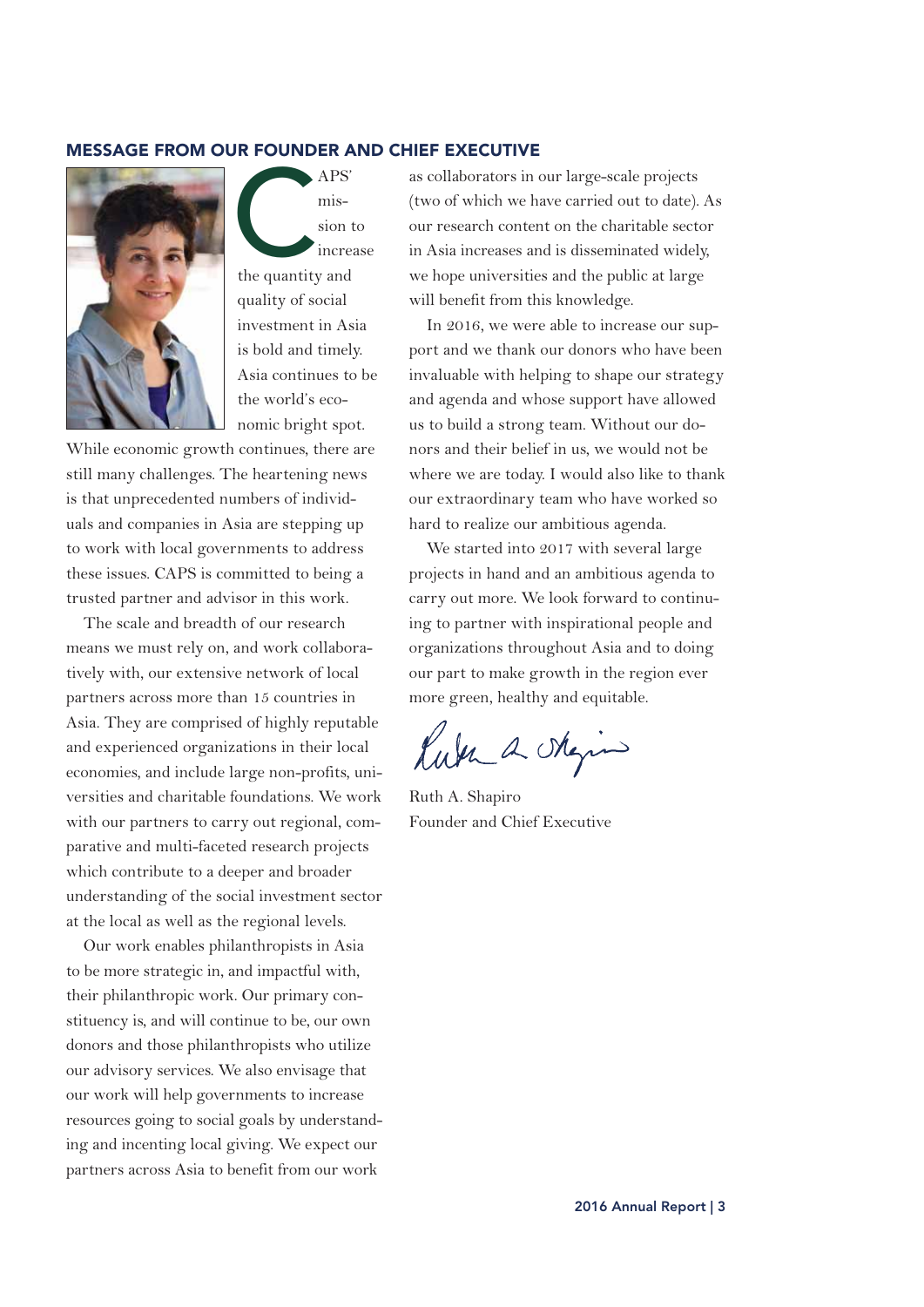# THE YEAR IN REVIEW





**4 | Centre for Asian Philanthropy and Society**

### **INFORMING PRACTICE**

I<br>I<br>I<br>I<br>I<br>I<br>I<br>I n 2016, we completed a major case study project. Partnering with 45 local organizations, the project produced 30 case studies of Asia-based social delivery organizations. In parallel, we interviewed more than 50 Asian philanthropists to understand both the supply and the demand of philanthropy in the region. We carried out these activities to see if there are distinct patterns of philanthropy and effective social delivery mechanisms in Asia, to develop and work to-

### 30 case studies 11 economies 45 partners

gether with our network of partners, and to connect with Asia-based donors. This exercise allowed us to map the charity eco-system and to ascertain where there are gaps.

The resulting 30 meticulously researched and detailed case studies are now freely available on our website. Our research show that there are distinct trends as well as challenges in Asia which are explored in greater depth in a book called *Pragmatic Philanthropy: Asian Charity Explained* expected to be published in the fourth quarter of 2017.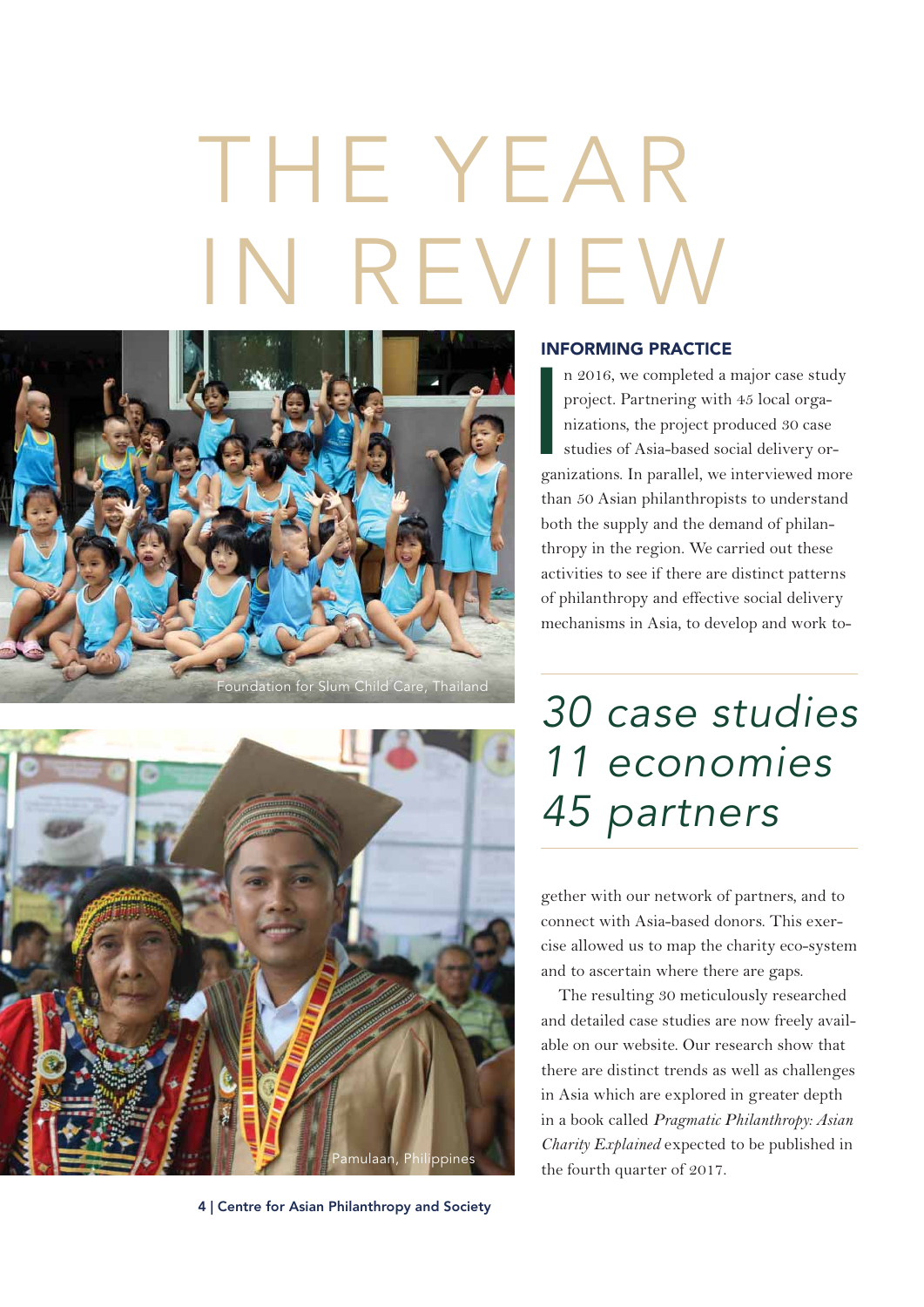

### **INFORMING POLICY**

Based on our research, we know that unclear regulatory environments, lack of financial incentives, and poor reporting requirements have contributed to a trust deficit in Asia which has hindered increased philanthropic giving.

With that in mind, we have developed the Doing Good Index™ (DGI) study, a ground-breaking research project that looks at the enabling environment for philanthropy through indicators in four major areas in 15 Asian economies – regulatory, tax and fiscal policies, procurement and ecosystem. With support from the Tata Trusts, we were able to bring on the Indian Council for Research on International Economic Relations (IC-RIER) as our analytical partner. We have partnered with 29 organizations to collect the data from 15 economies and held a 2-day







**2016 Annual Report | 5**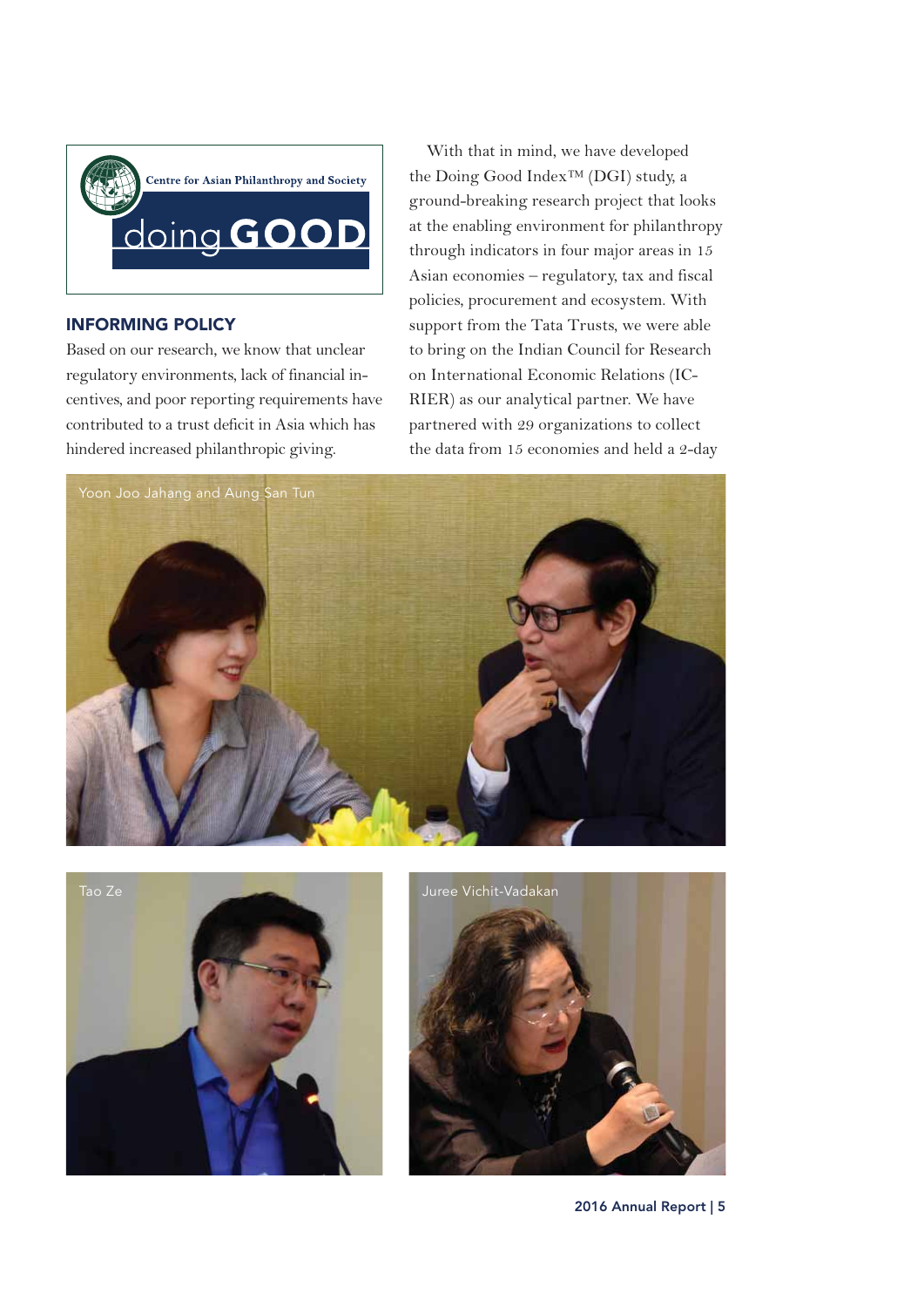### **CASE STUDY RESEARCH PARTNERS**

| <b>Case Study</b>                                     | Area                          | Donor                                |
|-------------------------------------------------------|-------------------------------|--------------------------------------|
| China                                                 |                               |                                      |
| Landwasher                                            | Environment                   | Susan Zhu/Treasure Carbon            |
| <b>BN Vocational School</b>                           | Education                     | Zhang Lei/Hillhouse Capital          |
| <b>HANDA Rehabilitation &amp; Welfare Association</b> | Health                        | <b>CAPS Board</b>                    |
| <b>Children's Medical Foundation</b>                  | Health                        | C.C. Tung                            |
| Society of Entrepreneurs and Ecology                  | Environment                   | Ronnie Chan                          |
| <b>Lifeline Express</b>                               | Health                        | Liu Chuanzhi/Legend Holdings         |
| <b>Hong Kong</b>                                      |                               |                                      |
| Haven of Hope                                         | Health                        | Victor Fung                          |
| Hong Chi Association                                  | Environment                   | <b>CAPS Board</b>                    |
| India                                                 |                               |                                      |
| Council on Energy, Environment and Water              | Environment                   | Jamshyd Godrej                       |
| Society for Nutrition, Education and Health Action    | Poverty alleviation           | Rahul Bajaj                          |
| <b>BAIF Development Research Foundation</b>           | Poverty alleviation           | Mukesh Ambani/Reliance<br>Foundation |
| Dilasa                                                | Poverty alleviation Axis Bank |                                      |
| Magic Bus                                             | Education                     | Rahul Bajaj                          |
| Indonesia                                             |                               |                                      |
| Telapak                                               | Environment                   | Husodo Angkosubroto                  |
| Coral Triangle Center                                 | Environment                   | George Tahija                        |
| Akademi Berbagi                                       | Education                     | Anthoni Salim                        |

### **6 | Centre for Asian Philanthropy and Society**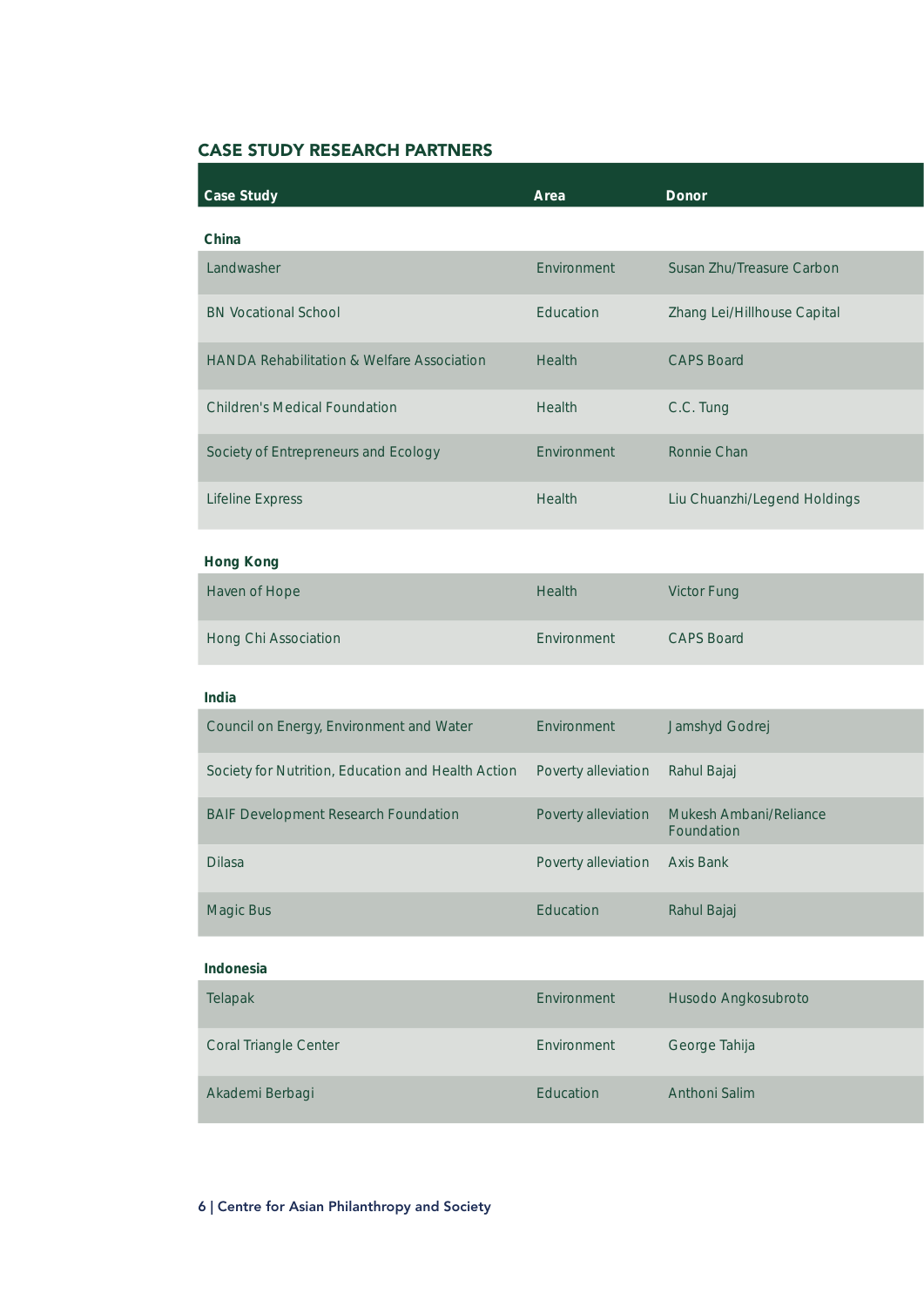| <b>Research Team</b> |  |
|----------------------|--|
|----------------------|--|

### earch Team Brief Description

| China Impact Fund                                                    | Environmental enterprise for waterless toilet solutions                       |
|----------------------------------------------------------------------|-------------------------------------------------------------------------------|
| Beijing Normal University - China<br>Philanthropy Research Institute | Vocational education for children of migrant workers and ethnic<br>minorities |
| Sun Yat-Sen University, Center for<br>Philanthropy                   | Works with those afflicted with leprosy                                       |
| CAPS                                                                 | Helps train doctors and nurses in neotal-care                                 |
| Tsinghua University - Institute of<br>Philanthropy                   | Coalition of business leaders working on environmental issues.                |
| Centre for Civil Society Studies, Chinese<br>University of Hong Kong | Trains local doctors to perform cataracts surgery                             |

| Hong Kong University ExCel3 (Excellence<br>in Capacity Building in the Third Sector) | Provides elderly medical and hospice care |
|--------------------------------------------------------------------------------------|-------------------------------------------|
| <b>CAPS</b>                                                                          | Recycling program                         |

| Ananta Centre/ CAPS               | Think tank focucsed on energy and water use                                       |
|-----------------------------------|-----------------------------------------------------------------------------------|
| Dasra                             | Maternal and child health in slum areas                                           |
| Tata Institute of Social Sciences | Sustainable livelihood programs in rural areas                                    |
| Tata Institute of Social Sciences | Utilizing appropriate technology to create sustainable<br>livelihoods for farmers |
| Dasra                             | Uses sports to teach life skills                                                  |

| Center for Entrepreneurship, Change        | Social enterprise works with local farmers and fisherfolk on               |
|--------------------------------------------|----------------------------------------------------------------------------|
| and Third Sector, Trisakti University      | sustainable livelihoods                                                    |
| The Samdhana Institute                     | Provides training and information on coral restoration and eco-<br>tourism |
| <b>CCPHI</b> – Partnership for Sustainable | Uses social media and volunteer teachers to provide free career            |
| Community                                  | training                                                                   |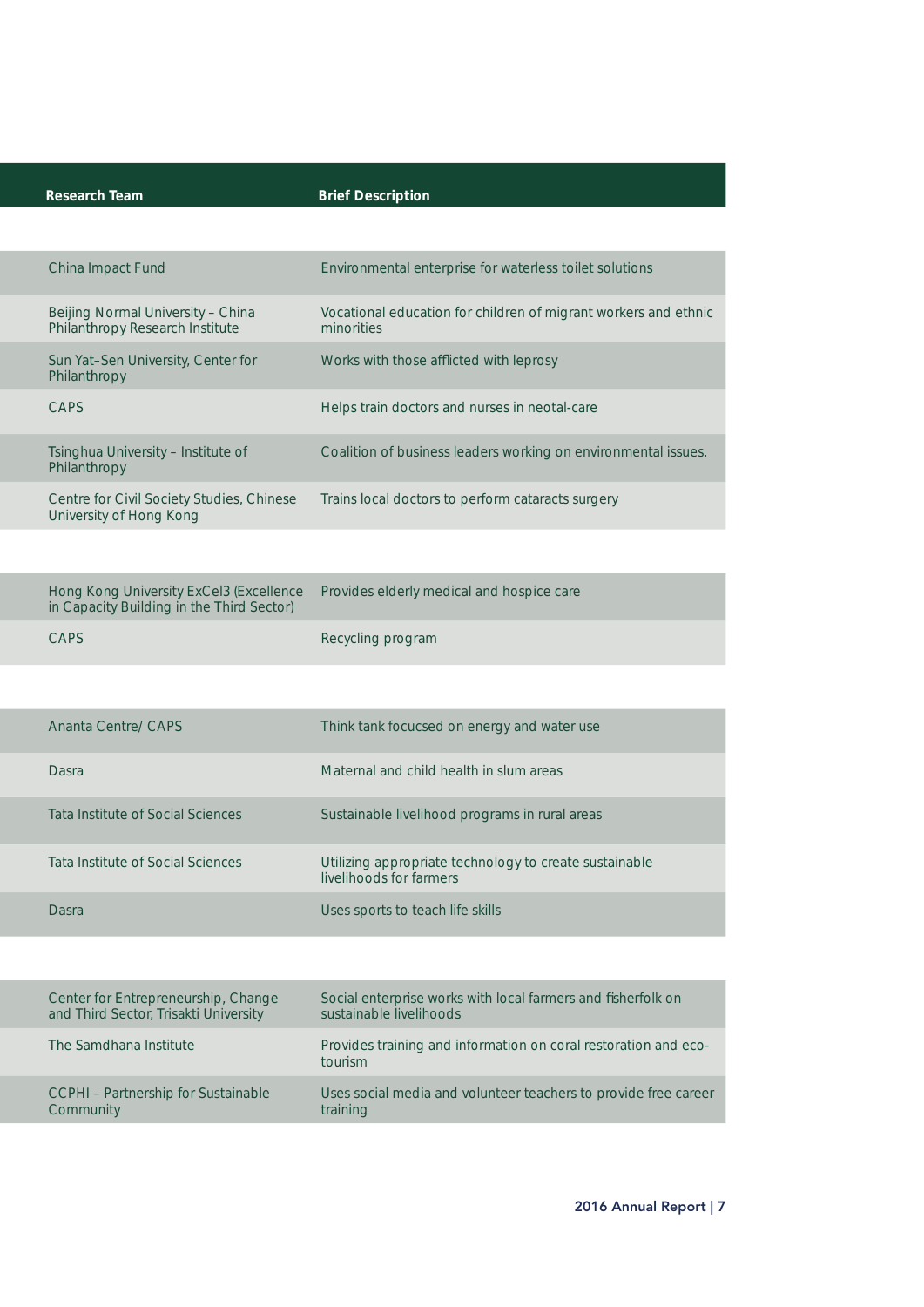### Case Study Research Partners (continued)

| <b>Case Study</b>                                    | Area                | <b>Donor</b>                                          |
|------------------------------------------------------|---------------------|-------------------------------------------------------|
| Japan                                                |                     |                                                       |
| Sawayaka Well-being Foundation                       | Health              | Yoshihiko Miyauchi/Orix                               |
| Malaysia                                             |                     |                                                       |
| Mercy Malaysia                                       | Health              | Yayasan Hasanah, a foundation of<br>Khazanah Nasional |
| Squash Rackets Association of Malaysia               | Education           | Nazir Razak/CIMB                                      |
| Philippines                                          |                     |                                                       |
| <b>CARD - Mutually Reinforcing Institutions</b>      | Poverty alleviation | Tessie Sy-Coson/BDO<br>Foundation                     |
| Caritas Manila                                       | Poverty alleviation | Manny Pangilinan/PLDT<br>Foundation                   |
| Pamulaan Center for Indigenous Peoples'<br>Education | Poverty alleviation | Jaime Zobel de Ayala/Ayala<br>Foundation              |
| Singapore                                            |                     |                                                       |
| Lien AID                                             | Health              | Mary Ann Tsao                                         |
|                                                      |                     |                                                       |
| South Korea                                          |                     |                                                       |
| World Without Worries about Shadow Education         | Education           | Shin Dong Bin/Lotte                                   |
| TreePlanet                                           | Environment         | <b>SK Corporation</b>                                 |
| Taiwan                                               |                     |                                                       |
| <b>New Homeland Foundation</b>                       | Poverty alleviation | Daniel Tsai/Fubon Life                                |
| <b>Eden Social Welfare Foundation</b>                | Education/Health    | Stan Shih                                             |
| Taiwan Taxi Academy Association                      | Poverty alleviation | Stan Shih                                             |
| <b>Thailand</b>                                      |                     |                                                       |
| Songkhla Forum                                       | Poverty alleviation | <b>Siam Commercial Bank</b><br>Foundation             |
| The Foundation for Slum Child Care                   | Poverty alleviation | Thapana Sirivadhanabhakdi                             |

### **8 | Centre for Asian Philanthropy and Society**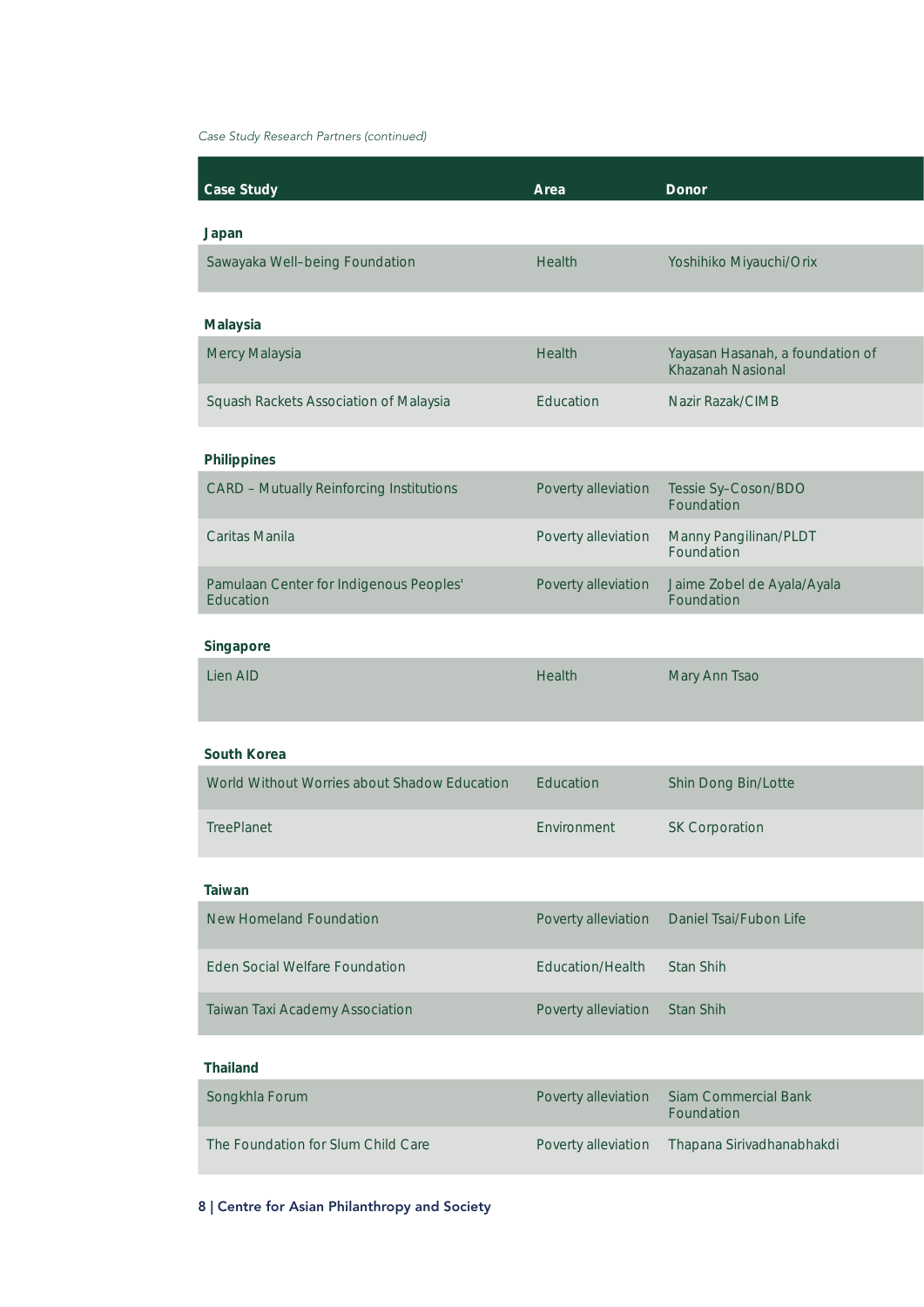| <b>Research Team</b>                                                                              | <b>Brief Description</b>                                                           |
|---------------------------------------------------------------------------------------------------|------------------------------------------------------------------------------------|
|                                                                                                   |                                                                                    |
| Japan Association of Charitable<br>Organizations                                                  | Strengthens community efforts focused on the elderly                               |
|                                                                                                   |                                                                                    |
| Yayasan Hasanah, a foundation of<br>Khazanah Nasional / CAPS                                      | Disaster relief in health care                                                     |
| MyHarapan                                                                                         | Teaches squash to poor youth                                                       |
|                                                                                                   |                                                                                    |
| Ateneo De LaSalle University - Institute<br>of Social Entrepreneurship in Asia                    | Multifaceted micro-finance organization                                            |
| Philippine Business for Social Progress<br>(PBSP)                                                 | Economic development for Manila's poor                                             |
| Ramon Magsaysay Transformative<br>Leadership Institute                                            | Economic develoment and education for indigenous peoples<br>throughout the country |
|                                                                                                   |                                                                                    |
| National University of Singapore - Asia<br>Centre for Social Entrepreneurship and<br>Philanthropy | Health and sanitation programs                                                     |
|                                                                                                   |                                                                                    |
| Lotte Strategy and Insight Center                                                                 | Advocates for alternative tertiary education                                       |
| SK Center on Social Entrepeneurship                                                               | Social enterprise combining gaming, pop culture with tree<br>planting              |
|                                                                                                   |                                                                                    |
| Graduate Institute of Non-Profit<br>Management, Nanhua University                                 | Social enterprise has created eco-tourism site                                     |
| National Chengchi University                                                                      | Multfaceted programs for the disabled                                              |
| Feng Chia University                                                                              | Training for poor taxi drivers                                                     |
|                                                                                                   |                                                                                    |
| Siam Commercial Bank Foundation                                                                   | Life skills for poor, rural youth                                                  |
| National Institute of Development<br>Association                                                  | Daycare for slum children in Bangkok                                               |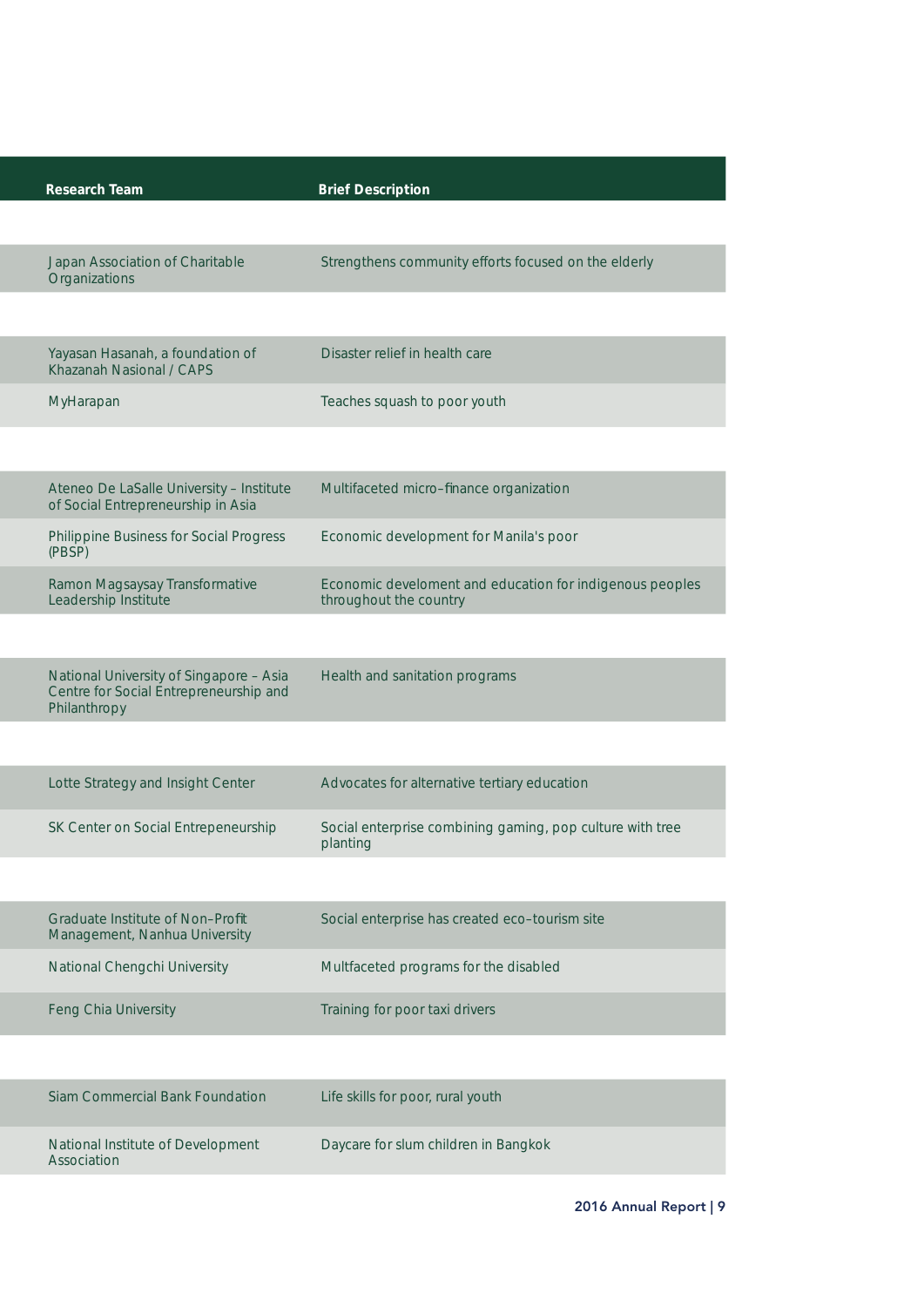

workshop organized in Delhi, India, from 15- 16 November 2016. Senior members of our partner organizations attended the workshop which kicked-off the DGI Study in earnest. The DGI Study will be completed and published by the end of 2017.

### **DONORS' CONFERENCE**

In April 2016, CAPS held its inaugural invitation-only conference for its donors at the

Asia Society in Hong Kong. It was an opportunity for donors to hear from each other and world-renowned experts on successful strategies to mitigate challenges facing Asian societies. The donor conference sought to affirm and strengthen commitment to giving by creating a sense of shared excitement and group buy-in, and created a platform for donors to share their vision and to inspire others. It also allowed those new to philan-



**10 | Centre for Asian Philanthropy and Society**

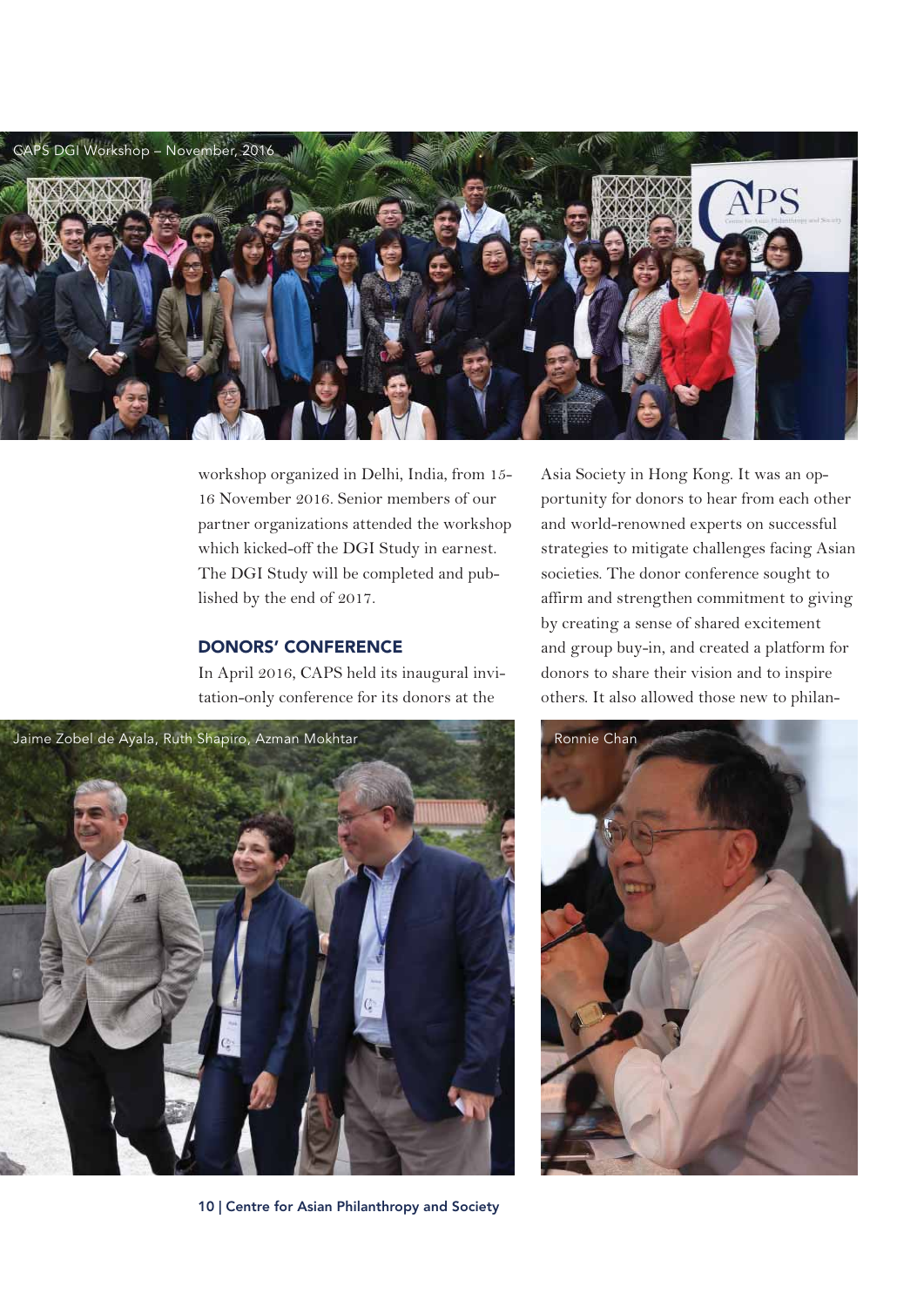



thropy to learn from those they considered peers and last, but not least, created an opportunity to explore working together toward a shared goal.

### **OTHER NOTABLE ACHIEVEMENTS**

CAPS is bringing world class research and evidence based strategies to the philanthropic



sector in Asia. Fortunately, a number of donors in the region understand why this work is timely and important. Although there are few independent research institutions in Asia, we have been able to secure the assistance of a number of visionary leaders. Our funders, listed below, have allowed us to bring on a team with excellent credentials and backgrounds. Although small, our team is high powered. For more information, please see the About Us section of our website.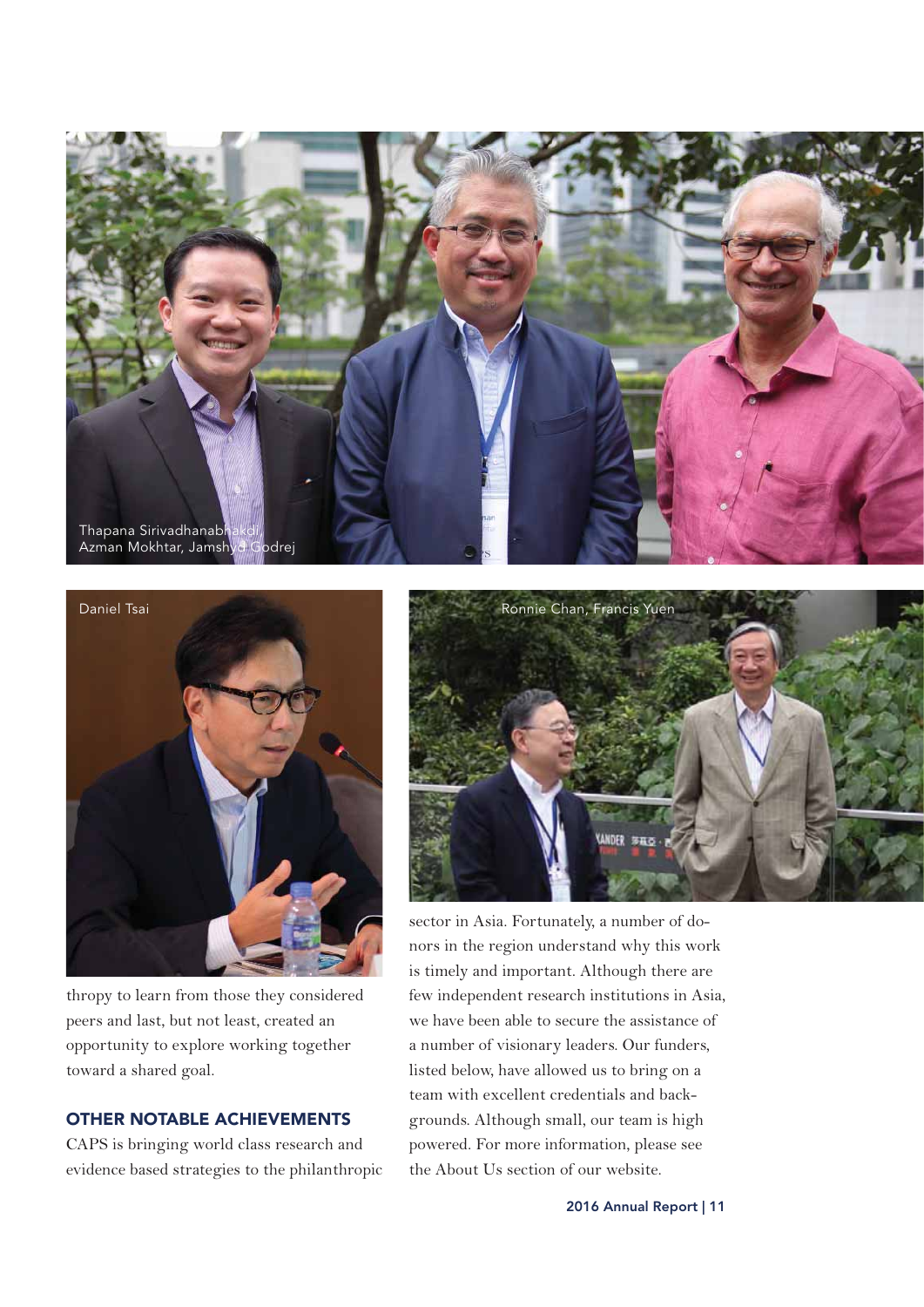

# THE ROAD AHEAD

expect 2017 will be a<br>
watershed year for us. We<br>
will release the Doing<br>
Good Index<sup>TM</sup>. Pragmatic<br>
Philanthropy: Asian Charity Explained will be watershed year for us. We will release the Doing Good Index™. *Pragmatic*  published and our report on scholarships in Asia will come out. These publications will be

a testament to the hard work and collaboration between CAPS and its partners over the last few years, and will set the stage for further research and collaboration in this space.

We believe that with our committed leadership and dedicated staff, CAPS is well placed to achieve its goals in 2017 and beyond.

**12 | Centre for Asian Philanthropy and Society**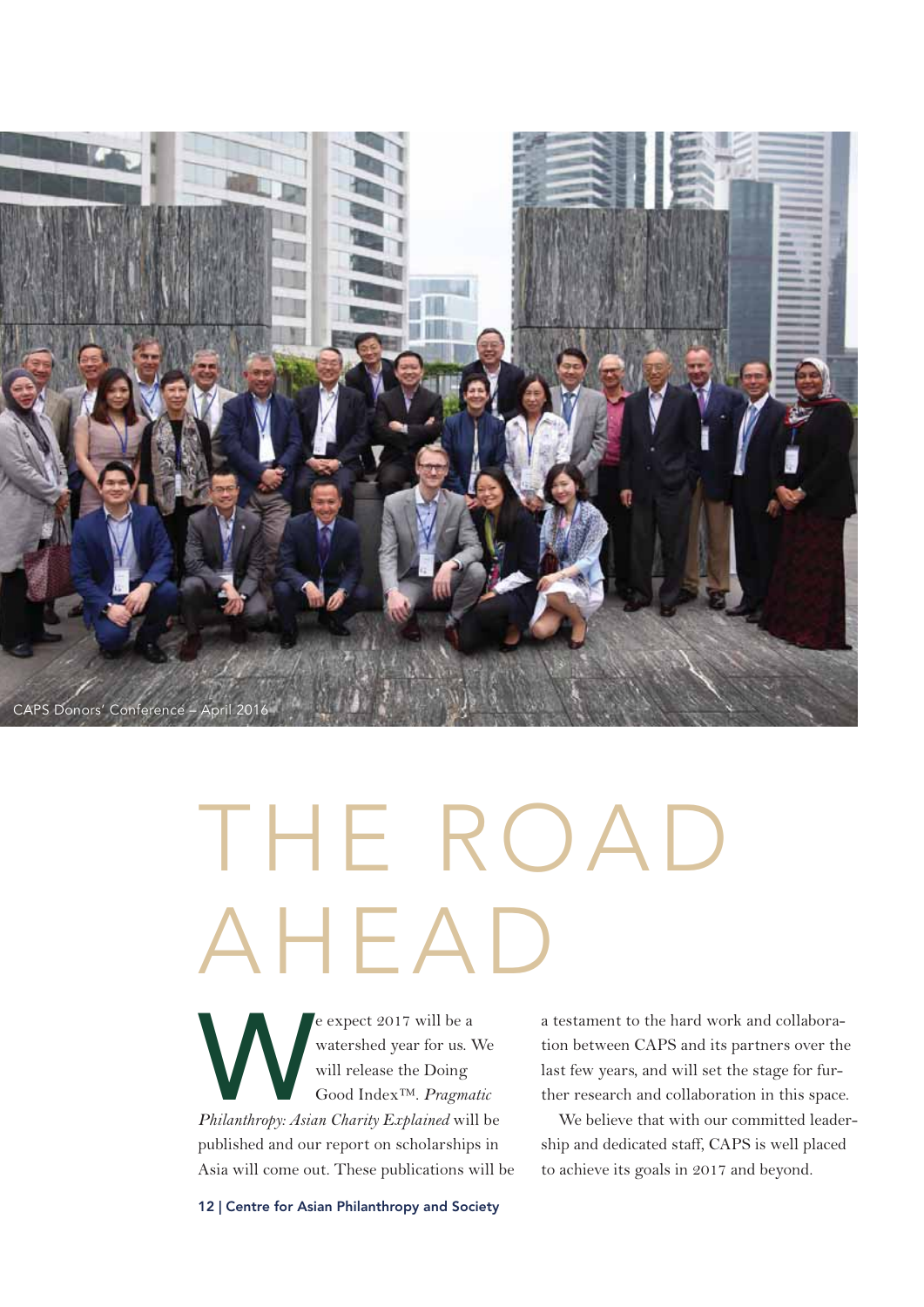# FINANCIAL HIGHLIGHTS

| <b>REVENUES</b>                   |             |
|-----------------------------------|-------------|
| General donations                 | \$5,190,909 |
| Other income                      | \$78,000    |
|                                   | \$5,268,909 |
| <b>EXPENDITURES</b>               |             |
| Project expenses                  | \$2,730,429 |
| Administration and other expenses | \$2,054,174 |
|                                   | \$4,784,603 |
| <b>BALANCE SHEET</b>              |             |
| Current assets (cash)             | \$3,202,353 |
| <b>Current liabilities</b>        | \$85,111    |
| Net current assets                | \$3,117,242 |
| Non-current assets                | \$8,812     |
| Retained surplus                  | \$3,126,054 |
|                                   |             |

From the audited financial statements for the year ended 31 December 2016. All amounts are in Hong Kong Dollars.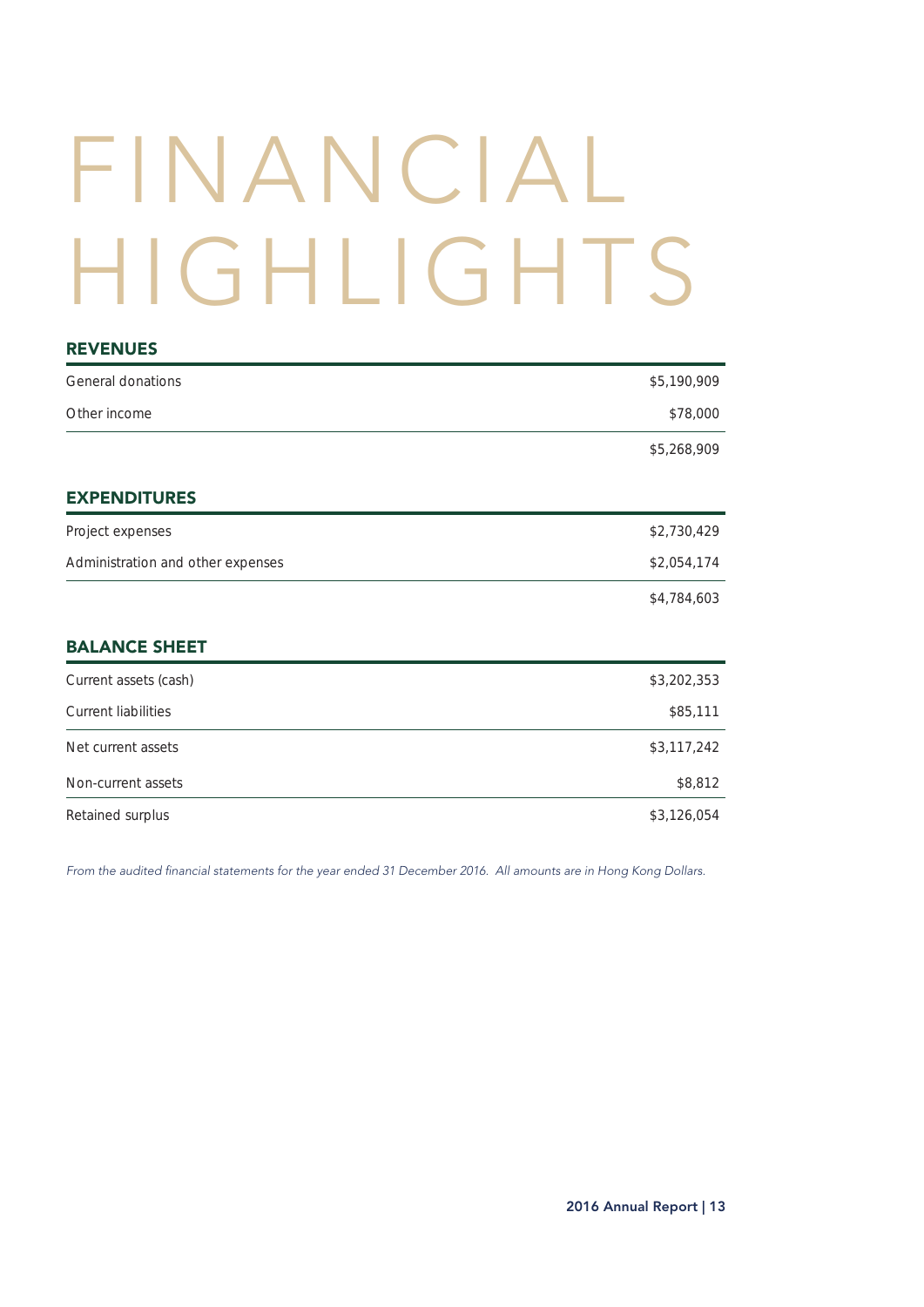## R TEA

### **BOARD OF TRUSTEES**

Ronnie C. Chan (Chairman) Chairman Hang Lung Group

Elizabeth Eder Zobel de Ayala Chairman Teach for the Philippines

Daniel Tsai Chairman The Fubon Group

Jamshyd Godrej Managing Director and Chairman Godrej and Boyce

### **ADVISORY BOARD**

Shin Dong Bin Chairman Lotte Group

Nazir Razak Group Chairman CIMB Group

Vichit Suraphongchai Executive Chairman Siam Commercial Bank

Ratan Tata Chairman Tata Trusts

#### **STAFF**

Ruth A. Shapiro Founder and Chief Executive

Mehvesh M. Ahmed Director of Research

Maureen S. Y. Tai Director of Administration

Heesu Jang Research Associate

Alexandrina (Sandy) Collaco Office Manager

### ACKNOWLEDGEMEN

### **Funding Honor Roll (Cash, In-kind contributions)**

#### **Founding Donors (\$400,000+)**

Hang Lung Properties Daniel Tsai and Fubon Group

#### **\$100,000+**

Lotte Group Anthony Salim Tata Trusts Thai Beverage PCL

### **\$50,000+**

CIMB Victor and William Fung Foundation Godrej Trust C.C. Tung

#### **\$25,000+**

Husodo Angkosubroto and Pt. Gunung Sewa Kencana Fang Fang Hillhouse Capital Management Ltd. Khazanah Nasional Berhad SK Telecom George Tahija and PT Austindo Nusantara Jaya Susan Zhu and China Treasure Carbon

### **\$10,000+**

The Ayala Foundation Siam Commercial Bank Stans Foundation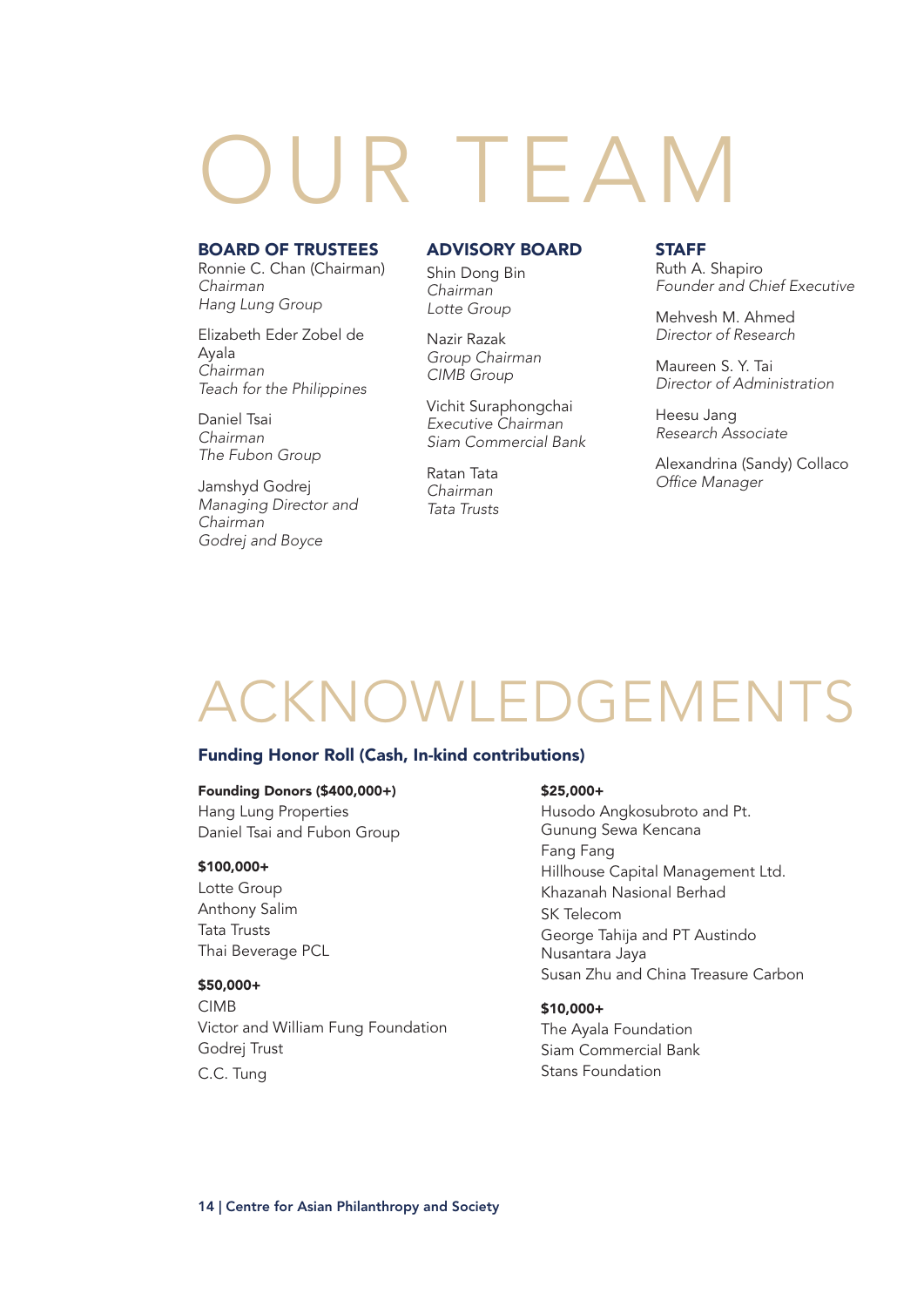"Deep down, I feel that the day I die I will die feeling very satisfied that at least in this lifetime I have done something worthwhile for others." Nellie Fong, Founder and CEO, Lifeline Express